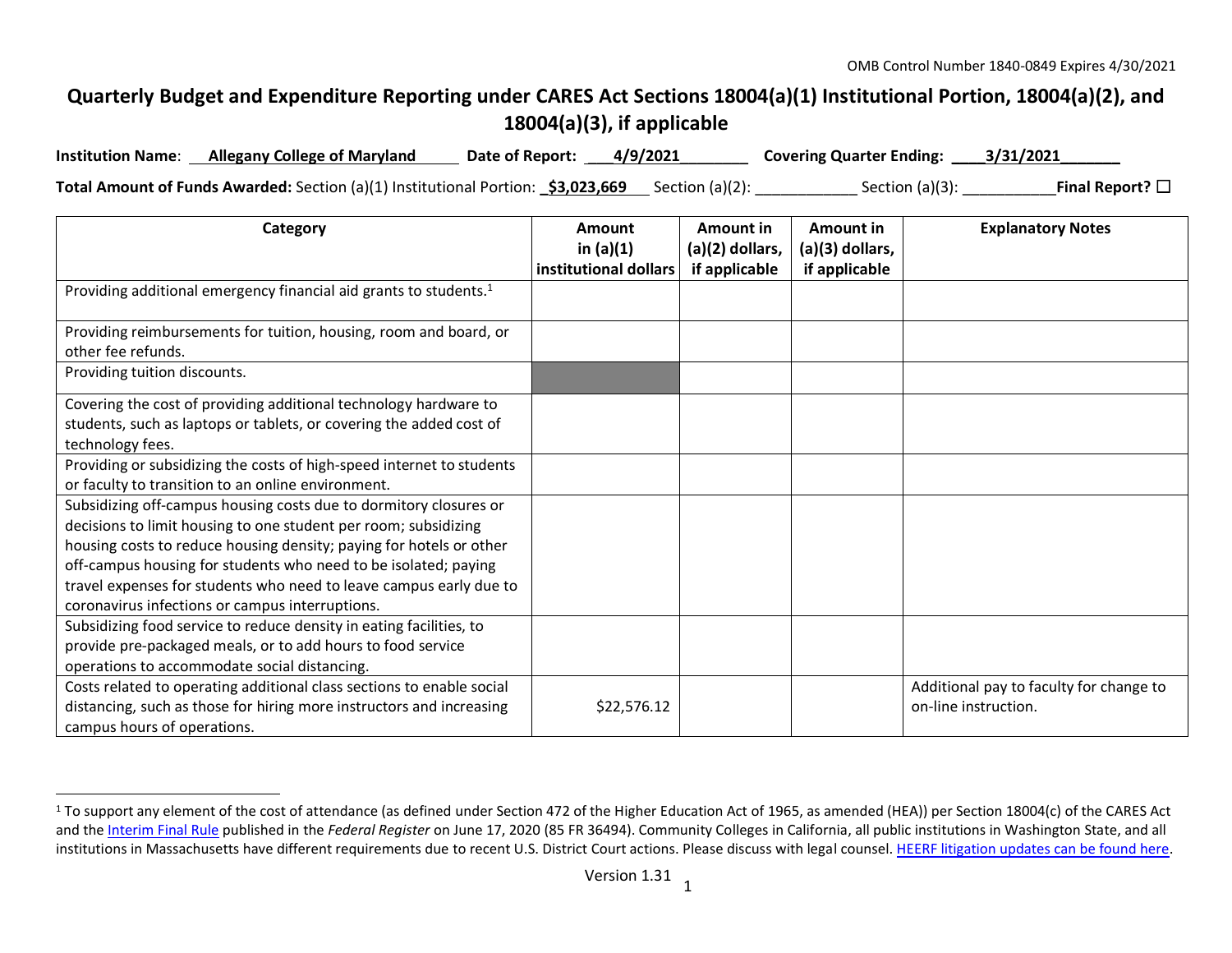OMB Control Number 1840-0849 Expires 4/30/2021

| Category                                                                | Amount<br>in $(a)(1)$ | Amount in<br>(a)(2) dollars, | Amount in<br>(a)(3) dollars, | <b>Explanatory Notes</b>                     |
|-------------------------------------------------------------------------|-----------------------|------------------------------|------------------------------|----------------------------------------------|
|                                                                         | institutional dollars | if applicable                | if applicable                |                                              |
|                                                                         |                       |                              |                              | Purchase of germicidal UV lightbulb          |
|                                                                         |                       |                              |                              | replacements for disinfection, face          |
|                                                                         | \$24,220.11           |                              |                              | shields, sanitizing supplies, gloves,        |
| Campus safety and operations. <sup>2</sup>                              |                       |                              |                              | masks, and COVID-19 testing kits.            |
| Purchasing, leasing, or renting additional instructional equipment      |                       |                              |                              | Purchase of dental supplies to be used       |
| and supplies (such as laboratory equipment or computers) to reduce      |                       |                              |                              | in clinical settings to ensure safe COVID-   |
| the number of students sharing equipment or supplies during a           | \$8,754.57            |                              |                              | 19 practices are being administered.         |
| single class period and to provide time for disinfection between        |                       |                              |                              |                                              |
| uses.                                                                   |                       |                              |                              |                                              |
| Replacing lost revenue due to reduced enrollment.                       |                       |                              |                              |                                              |
|                                                                         |                       |                              |                              |                                              |
| Replacing lost revenue from non-tuition sources (i.e., cancelled        |                       |                              |                              |                                              |
| ancillary events; disruption of food service, dorms, childcare or other |                       |                              |                              |                                              |
| facilities; cancellation of use of campus venues by other               |                       |                              |                              |                                              |
| organizations, lost parking revenue, etc.). <sup>3</sup>                |                       |                              |                              |                                              |
| Purchasing faculty and staff training in online instruction; or paying  |                       |                              |                              | Stipends paid to faculty for the             |
| additional funds to staff who are providing training in addition to     | \$1,618.93            |                              |                              | development of on-line courses due to        |
| their regular job responsibilities.                                     |                       |                              |                              | COVID-19.                                    |
| Purchasing, leasing, or renting additional equipment or software to     |                       |                              |                              | Purchase of audio-visual equipment for       |
| enable distance learning, or upgrading campus wi-fi access or           |                       |                              |                              | live streaming of classes, as well as        |
| extending open networks to parking lots or public spaces, etc.          | \$19,245.61           |                              |                              | computers and headsets to support on-        |
|                                                                         |                       |                              |                              | line faculty instruction. Cost of initiating |
|                                                                         |                       |                              |                              | Class for Zoom for higher education          |
|                                                                         |                       |                              |                              | (CRRSAA/HEERF II).                           |

<sup>&</sup>lt;sup>2</sup> Including costs or expenses related to the disinfecting and cleaning of dorms other campus facilities, purchases of personal protective equipment (PPE), purchases of cleaning supplies, adding personnel to increase the frequency of cleaning, the reconfiguration of facilities to promote social distancing, etc.

 $3$  Including continuance of pay (salary and benefits) to workers who would otherwise support the work or activities of ancillary enterprises (e.g., bookstore workers, foodservice workers, venue staff, etc.).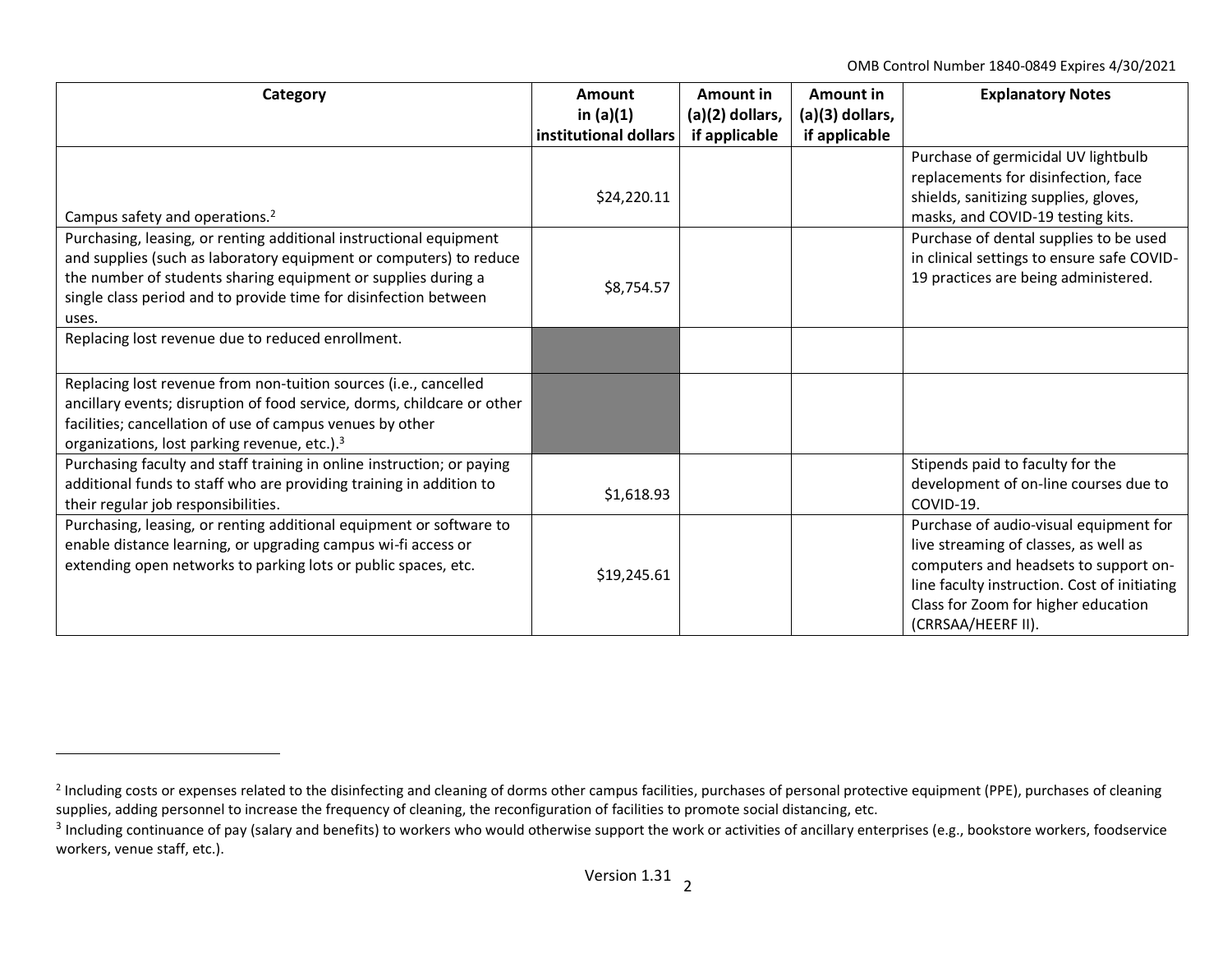OMB Control Number 1840-0849 Expires 4/30/2021

| Category                                                          | Amount                | Amount in       | Amount in         | <b>Explanatory Notes</b>                                                                                                                                                                                                                                                                                                   |
|-------------------------------------------------------------------|-----------------------|-----------------|-------------------|----------------------------------------------------------------------------------------------------------------------------------------------------------------------------------------------------------------------------------------------------------------------------------------------------------------------------|
|                                                                   | in $(a)(1)$           | (a)(2) dollars, | $(a)(3)$ dollars, |                                                                                                                                                                                                                                                                                                                            |
|                                                                   | institutional dollars | if applicable   | if applicable     |                                                                                                                                                                                                                                                                                                                            |
| Other Uses of (a)(1) Institutional Portion funds. <sup>[1]</sup>  |                       |                 |                   | Purchase of phone system to allow<br>remote employees to better support<br>students and communicate more<br>effectively through a voicemail to email                                                                                                                                                                       |
|                                                                   | \$120,466.52          |                 |                   | feature and the ability to call via<br>computer remotely using the college<br>office phone number (CRRSAA/HEERF<br>$\vert$ II).<br>Purchase of equipment to produce<br>high-quality streaming of athletic events<br>to reduce staff presence in gymnasium.<br>Stipends paid to develop on-line<br>commencement ceremonies. |
| Other Uses of (a)(2) or (a)(3) funds, if applicable. <sup>4</sup> |                       |                 |                   |                                                                                                                                                                                                                                                                                                                            |
| <b>Quarterly Expenditures for each Program</b>                    | \$196,881.86          |                 |                   |                                                                                                                                                                                                                                                                                                                            |
| <b>Total of Quarterly Expenditures</b>                            |                       |                 |                   | \$196,881.86                                                                                                                                                                                                                                                                                                               |

## **Form Instructions**

*Completing the Form*: On each form, fill out the institution of higher education (IHE or institution) name, the date of the report, the appropriate quarter the report covers (September 30, December 31, March 31, June 30), the total amount of funds awarded by the Department (including reserve funds if awarded), and check the box if the report is a "final report." In the chart, an institution must specify the amount of expended CARES Act funds for each funding category: Sections 18004(a)(1) Institutional Portion, 18004(a)(2), and 18004(a)(3), if applicable. Section 18004(a)(2) funds includes CFDAs 84.425J (Historically Black Colleges and Universities (HBCUs)), 84.425K (Tribally Controlled Colleges and Universities (TCCUs)), 84.425L (Minority Serving Institutions (MSIs)), 84.425M (Strengthening Institutions Program (SIP)); Section 18004(a)(3) funds are for CFDA 84.425N (Fund for the Improvement of Postsecondary Education (FIPSE) Formula Grant). Each category is deliberately broad and may not capture specific grant program requirements. Explanatory footnotes help clarify certain

<sup>&</sup>lt;sup>4</sup> Please post additional documentation as appropriate and briefly explain in the "Explanatory Notes" section. Please note that costs for Sections 18004(a)(2) and (a)(3) funds may only be used "to defray expenses, including lost revenue, reimbursement for expenses already incurred, technology costs associated with a transition to distance education, faculty and staff trainings, payroll incurred by institutions of higher education and for grants to students for any component of the student's cost of attendance (as defined under section 472 of the HEA), including food, housing, course materials, technology, health care, and child care."